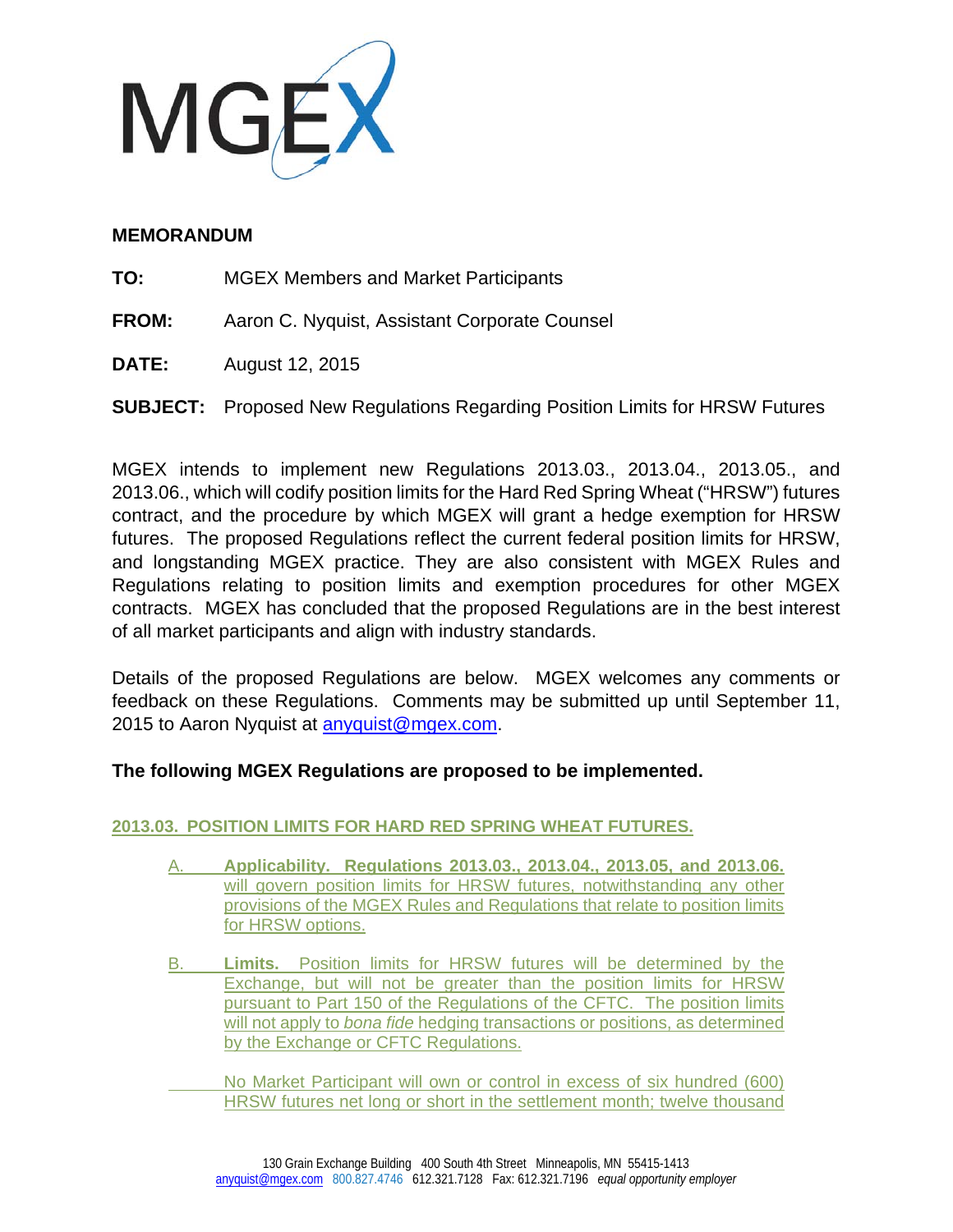(12,000) HRSW futures net long or short in any single month; or twelve thousand (12,000) HRSW futures net long or short in all contract months combined.

- C. **Compliance.** No Market Participant may exceed the limits at any time during the trade day. Other than *bona fide* hedging positions, positions in excess of the limits will be presumed to be a violation. The Exchange may direct any Market Participant owning, controlling or carrying a position for another Market Participant in excess of the limits set forth in this Regulation to liquidate or reduce its position to comply with this Regulation. For any futures position that exceeds position limits for passive reasons such as a market move or exercise assignment, the Market Participant will be allowed one (1) business day following the date of the transaction that leads to excess positions to liquidate the excess position without being considered in violation of the limits.
- D. **Enforcement.** The Market Participant owning, controlling or carrying a position (as well as the account holder, FCM, or Clearing Member as the case may be) shall maintain adequate books and records that disclose the identity of and positions held by any Market Participant. Such books and records shall be made available to the Exchange upon request. The Market Participant owning, controlling or carrying a position (as well as the account holder, FCM and Clearing Member) may be held accountable for any violation of the limits. The Department of Audits and Investigations may take enforcement action against any or all of the parties, whether or not each had actual knowledge of the position or a violation.

## **2013.04. EXEMPTION FROM POSITION LIMITS FOR HARD RED SPRING WHEAT FUTURES.**

l To be eligible for an exemption from position limits for HRSW futures under this Regulation, an applicant must submit a written request to the Department of Audits and Investigations. Such request must include the following:

- a description of the size and nature of the proposed transactions;
- B. information which demonstrates that the proposed transactions are *bona fide* hedging transactions;
- C. a statement indicating whether the Market Participant on whose behalf the request is made (i) maintains positions in the futures contract for which the exemption is sought with any other account holder or owner, and/or (ii) has made a previous or contemporaneous request pursuant to the Regulation through another applicant, and if so, the relationship of the information set forth in such requests;
- D. a statement that the proposed transactions will be *bona fide* hedges;
- E. a statement that the applicant will immediately supply the Exchange with any material changes to the information submitted pursuant hereto;